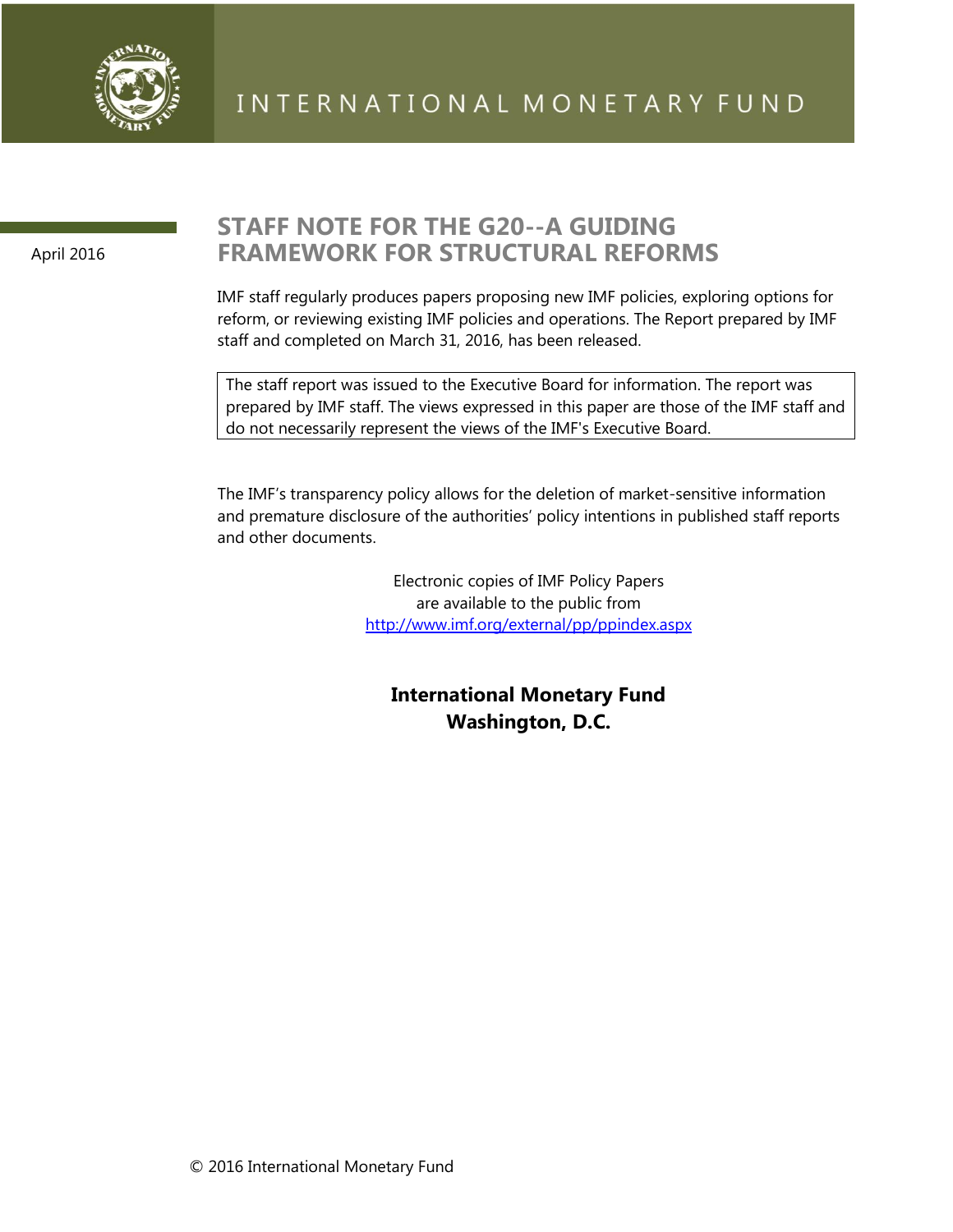

March 31, 2016

**STAFF NOTE FOR THE G20—A GUIDING FRAMEWORK FOR STRUCTURAL REFORMS**

# **EXECUTIVE SUMMARY**

**This note responds to a request from the G20 for IMF assistance in helping develop priorities and guiding principles for structural reforms.** Structural reforms have long been a central element of the G20's strategy of achieving job-rich growth, and G20 countries have made over 1,000 structural policy commitments in their national growth strategies. However, implementation of these commitments has been relatively weak so far. Faster progress on structural reforms is therefore needed to support growth in the near term and bolster potential growth in the medium term and more generally to make economies more innovative, flexible, and resilient.

#### **The design and choice of structural reforms will need to reflect the**

**macroeconomic environment.** How best to prioritize amongst structural reforms will depend critically on each country's macroeconomic conditions, as the interplay between demand and supply policies will impact both policies' effectiveness. For example, demand support can increase the effectiveness of structural reforms, either by bringing forward their long-term gains or by alleviating their short-run costs. This effect may be particularly important under weak macroeconomic conditions. And structural reforms in turn can make demand policies more effective, by enhancing the flexibility of the price mechanism.

**This paper presents a conceptual framework for structural reforms, as a tool for policymakers to use when prioritizing amongst reform measures.** At the country level, the starting point for identifying reform priorities should be an assessment of the country's structural policy gaps, as this will indicate where reforms are likely to have the largest pay-offs in terms of boosting growth. Generally, this assessment will leave policymakers with a wide array of potential reforms.

**A crucial next step is to take into account the macroeconomic circumstances under which reforms are being carried out.** Three dimensions are particularly relevant:

 **Income level**. Countries should generally prioritize structural reforms in areas that have been identified as having a high pay-off for their respective level of economic and financial development. For example, for emerging market economies, the largest productivity payoffs are associated with reforms that improve market functioning, while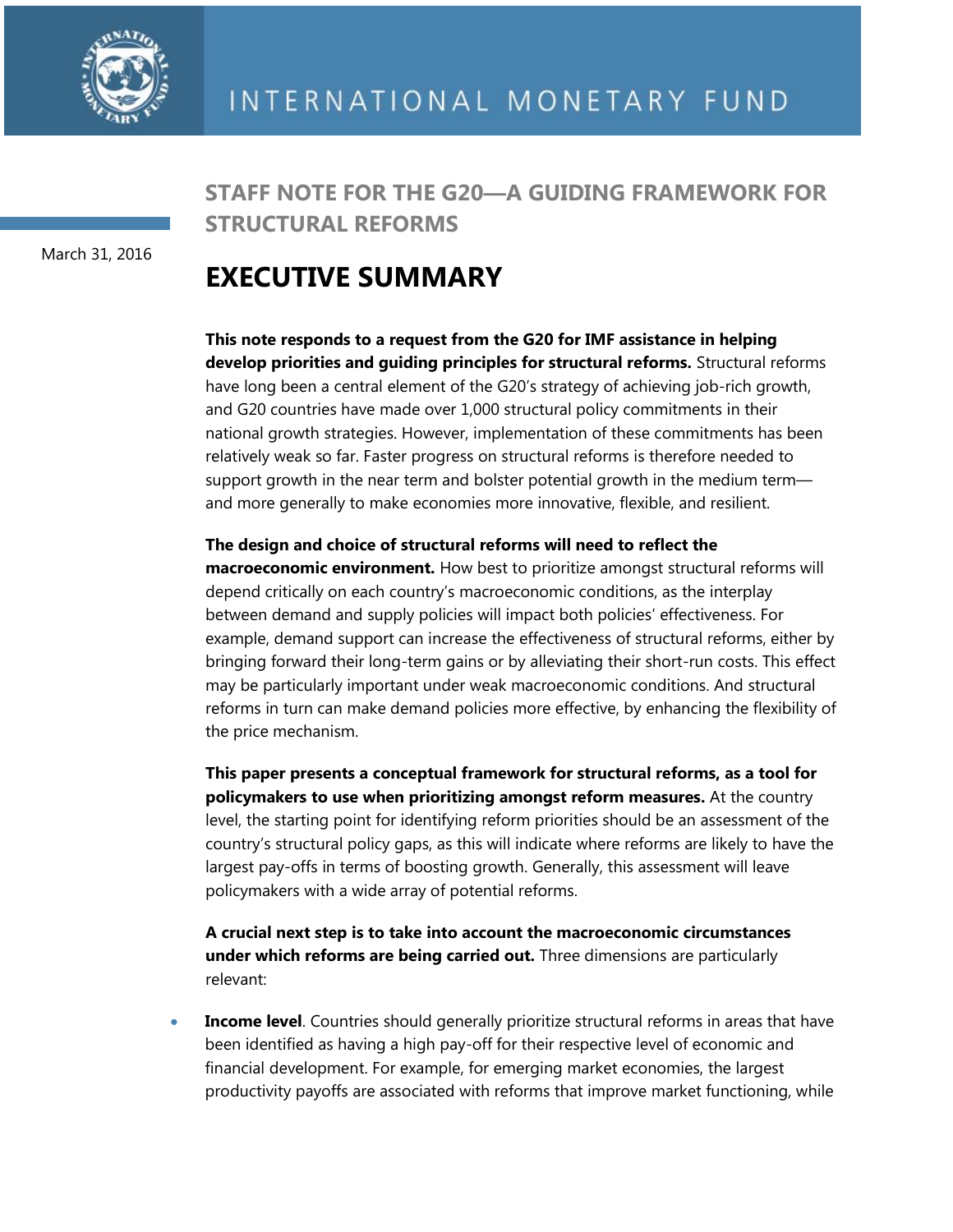for advanced economies, higher priority should be given to reforms that facilitate technological progress.

- **Position in the economic cycle**. The larger a country's output gap, the more it should prioritize structural reforms that will support growth in the short and the longer term such as infrastructure investment, given the larger fiscal multipliers in times of economic slack.
- **Resource space to finance reform.** A country's resource envelope will play an important role in determining whether—and if so, how—to implement structural reforms. Where budget constraints are binding, the sequencing of reforms might have to be adjusted to favor lower- or no-cost measures with positive demand effects of their own, or budget-neutral reform packages. In contrast, where there is fiscal space, available resources should be used to offset any short-term costs of growth-friendly structural reforms.

#### **The conceptual framework set out in this paper would suggest, for example, that:**

- **Advanced economies with some macroeconomic policy space and output around potential** may prioritize reforms based on their long-term payoffs. For example, countries that suffer a productivity gap and at the same time have comparatively low public R&D spending and/or an infrastructure shortfall may consider using available resource space to finance reforms in these areas. Similarly, reforming tight employment protection legislation alongside stepped-up active labor market policies to support displaced workers can yield long-term gains in growth while limiting the short-term impact on output.
- **Advanced economies with limited budgetary room and output below potential** may prioritize reforms that not only yield large long-term payoffs but also deliver shortterm gains and/or can be implemented in a budget-neutral fashion. Product market deregulation (e.g., reductions in barriers to entry in some service sectors) can be a prime candidate in this situation; it can raise investment, employment and output already in the short-term, and does not generally involve upfront fiscal costs. Similarly, tax simplification and broadening measures can reduce inefficiencies, generating revenues to finance other high pay-off (but costly) reforms.
- **Emerging market economies with limited policy space and output below potential** may also prioritize reforms that not only yield large long-term payoffs but also deliver short-term gains and/or can be implemented in a budget neutral fashion. For example, financial liberalization can support consumption and investment by relaxing credit constraints and reducing barriers to FDI can give a quick boost to investment and productivity, while improving land acquisition laws can stimulate private spending on infrastructure.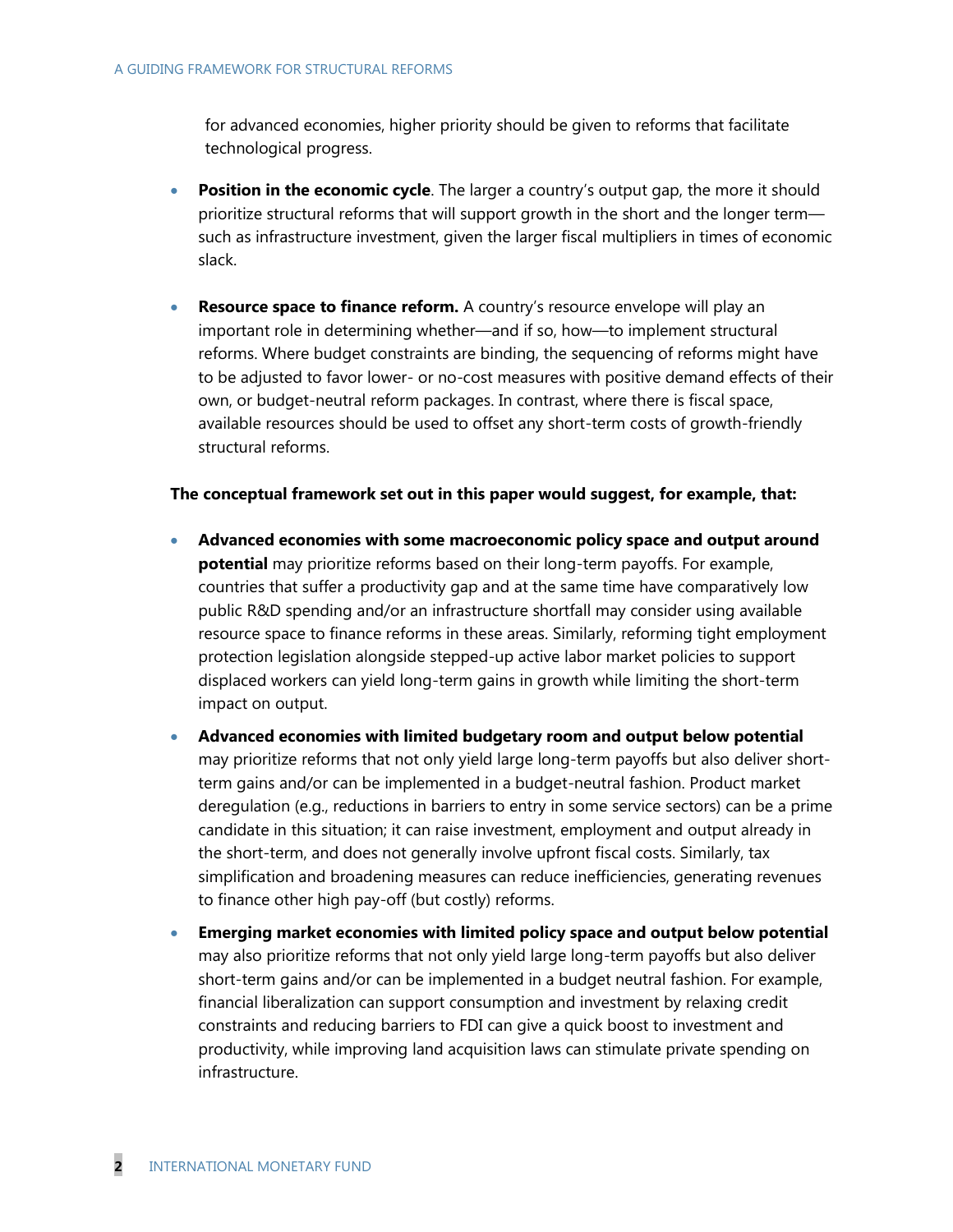## **CONTENTS**

| PLACING STRUCTURAL REFORMS INTO A COMPREHENSIVE POLICY CONTEXT ___________ 6                     |    |
|--------------------------------------------------------------------------------------------------|----|
|                                                                                                  |    |
|                                                                                                  |    |
|                                                                                                  |    |
| A CONCEPTUAL FRAMEWORK FOR PRIORITIZING STRUCTURAL REFORMS ______________________ 10             |    |
|                                                                                                  |    |
|                                                                                                  |    |
| <b>BOXES</b>                                                                                     |    |
|                                                                                                  |    |
| <b>FIGURES</b>                                                                                   |    |
| 1. Impact of Selected Reforms under Alternative Macroeconomic Conditions and Policies______ 9    |    |
| 2. Structural Reforms with the Highest Productivity Payoffs Within Each Country Group _______ 11 |    |
|                                                                                                  | 12 |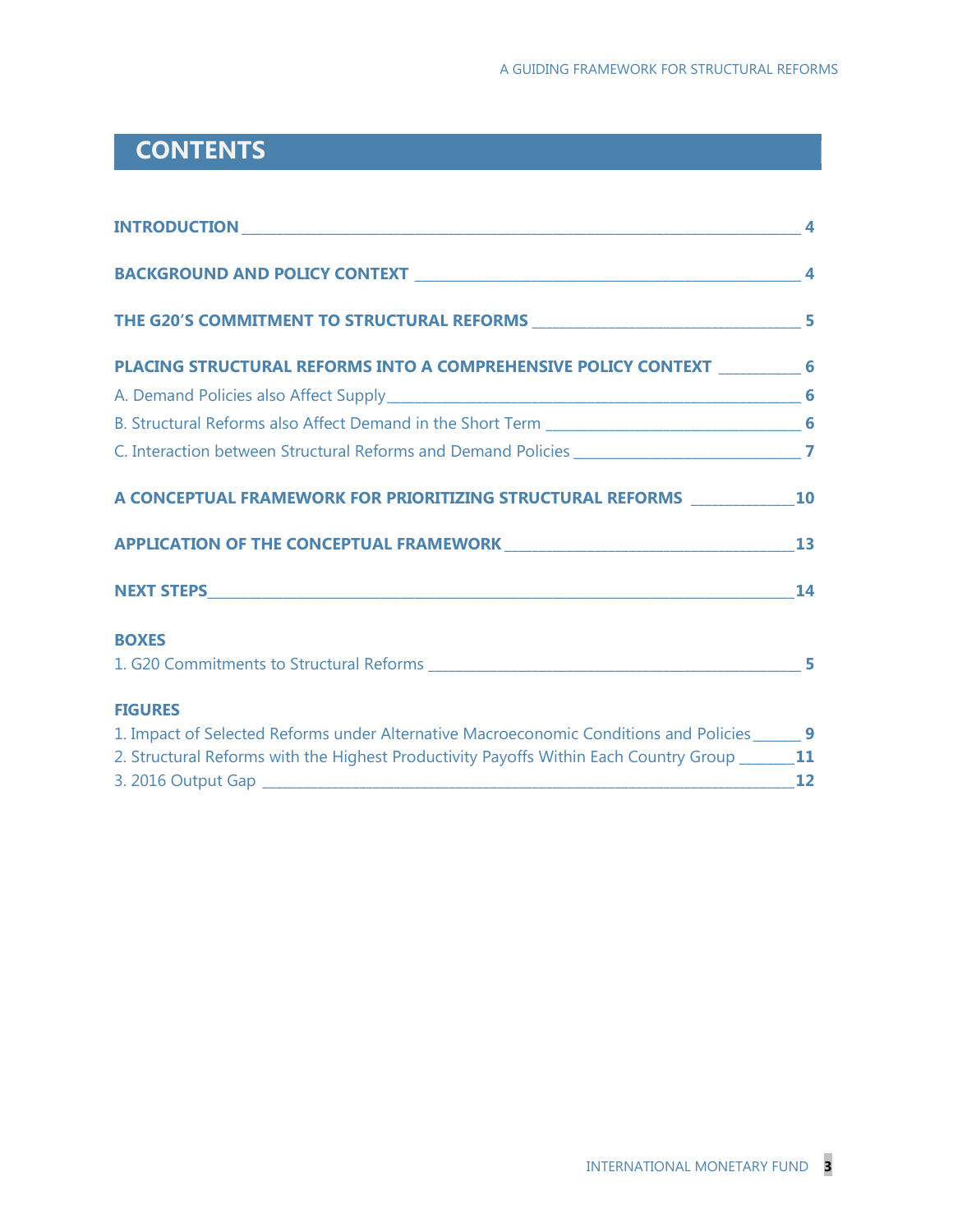# **INTRODUCTION<sup>1</sup>**

**1. This note responds to a request from the G20 for IMF assistance in helping develop priorities and guiding principles for structural reforms.** Against the background of a weakening recovery and slowing potential growth, it has become even more urgent for G20 countries to reinvigorate their commitment to ambitious structural reforms. This note presents a framework to identify and prioritize structural reforms, taking into account country differences. The framework brings together the identification of policy gaps in the structural area, with an assessment of the macroeconomic environment in which structural reforms might be implemented, including countries' income level, cyclical position, and available macroeconomic policy space. As a rule, securing higher, stable, and sustainable growth will require a well-designed mix of mutually reinforcing supply and demand policies.

# **BACKGROUND AND POLICY CONTEXT**

**2. The global recovery has weakened further and the global economy is highly vulnerable to adverse shocks.** Activity softened towards the end of 2015 and the likelihood of a further downgrade of the outlook has increased. Against a background of heightened financial market volatility and concerns about the lack of policy space, financial conditions have tightened, especially for emerging market economies. This adds to existing concerns about the global impact of demand rebalancing in China and the impact of falling commodity prices on emerging markets, as well as non-economic risks such as the refugee surge in Europe or a possible exit of the U.K. from the European Union.

**3. The further weakening in economic activity comes at a time of declining potential output growth**. In many advanced economies this decline started as far back as the early 2000s and accelerated with the impact of the Great Recession on investment and employment. Potential growth has also weakened in emerging economies since the crisis, due to lower growth of total factor productivity and of investment.

**4. The fragile conjuncture increases the urgency of a broad-based policy response that strengthens growth and manages vulnerabilities.** In advanced economies, this requires a mix of mutually reinforcing demand and supply policies, including continued accommodative monetary policy and supportive fiscal policies—making the best possible use of fiscal space (for example, through infrastructure spending) where it exists and ensuring a strong medium-term fiscal framework is in place. In emerging market economies, it requires reducing vulnerabilities and rebuilding resilience—for example, by strengthening fiscal buffers and diversifying growth in

 $\overline{a}$ 

<sup>&</sup>lt;sup>1</sup> Prepared by an IMF staff team comprising Astou Diouf, David Furceri, Hajime Takizawa, and Evridiki Tsounta, led by Helge Berger, Romain Duval, and Andrea Richter Hume.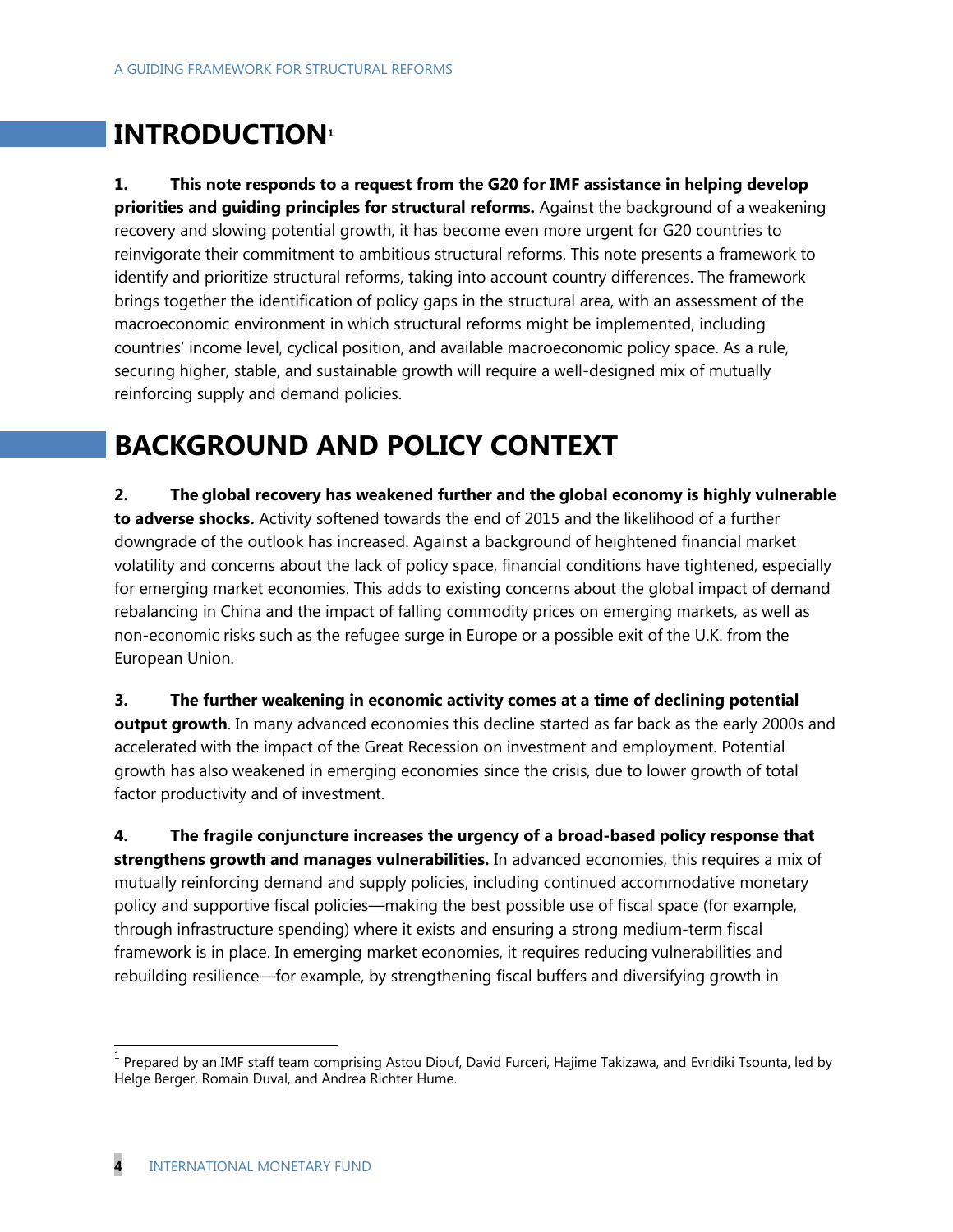commodity-exporting countries. Reinvigorated structural reforms are a critical element of the necessary policy package.

# **THE G20'S COMMITMENT TO STRUCTURAL REFORMS**

**5. Structural reforms have been central to the G20's strategy of achieving strong, sustainable, and balanced growth and creating jobs** (Box 1). Commitments in the areas of structural policies have been a critical element of successive G20 Action Plans. In 2014, G20 leaders endorsed the Comprehensive Growth Strategies—with over 1,000 structural policy commitments at the Brisbane Summit. Updated growth strategies, with additional structural policies, were then endorsed at the Antalya Summit in 2015.

#### **Box 1. G20 Commitments to Structural Reforms**

In 2009, leaders committed at Pittsburgh to make decisive progress on structural reforms that foster private demand and strengthen long-run growth potential. They also launched the Framework for Strong, Sustainable, and Balanced Growth, a vehicle for the G20 to set out its objectives, put forward policies to achieve these objectives, and together assess their progress. Subsequent G20 summits reinforced the importance of structural reforms to achieving their goals.

**At the 2014 Brisbane Summit, leaders pledged to step up their efforts.** Against a background of moderate global growth, they re-affirmed that addressing supply constraints would be key to lifting potential growth. Leaders committed to growth strategies that by 2018 would lift their GDP by more than 2 percent above the baseline trajectory. Countries' strategies focused on four broad areas: product and labor market reforms, investment in public infrastructure, tax reforms, and innovation policies. These would be in addition to stimulating demand in the short-term.

**Implementation of countries' individual growth strategies has been a key priority since the Brisbane Summit.** At the Antalya Summit in November 2015, analysis by the IMF, OECD and the World Bank Group indicated that implementation so far represented more than one third of the collective growth ambition. Leaders acknowledged that more needed to be done, and committed to take prompt action to expedite implementation of the remaining commitments, which they would continue to monitor closely through the robust framework developed in 2015. Reflecting their determination to overcome global economic challenges, they also adopted the Antalya Action Plan, comprising adjusted growth strategies and implementation schedules for key commitments.

**6. At their Shanghai meeting in February 2016, Finance Ministers and Central Bank Governors reaffirmed the role of mutually-reinforcing macroeconomic and structural policies.** Reflecting on the relatively weak implementation of structural reforms so far and disappointing economic growth, they noted that faster progress on structural reforms should bolster potential growth in the medium term, and make their economies more innovative, flexible, and resilient. To this end, they committed to identifying three high impact measures as their key commitments for delivering stronger growth.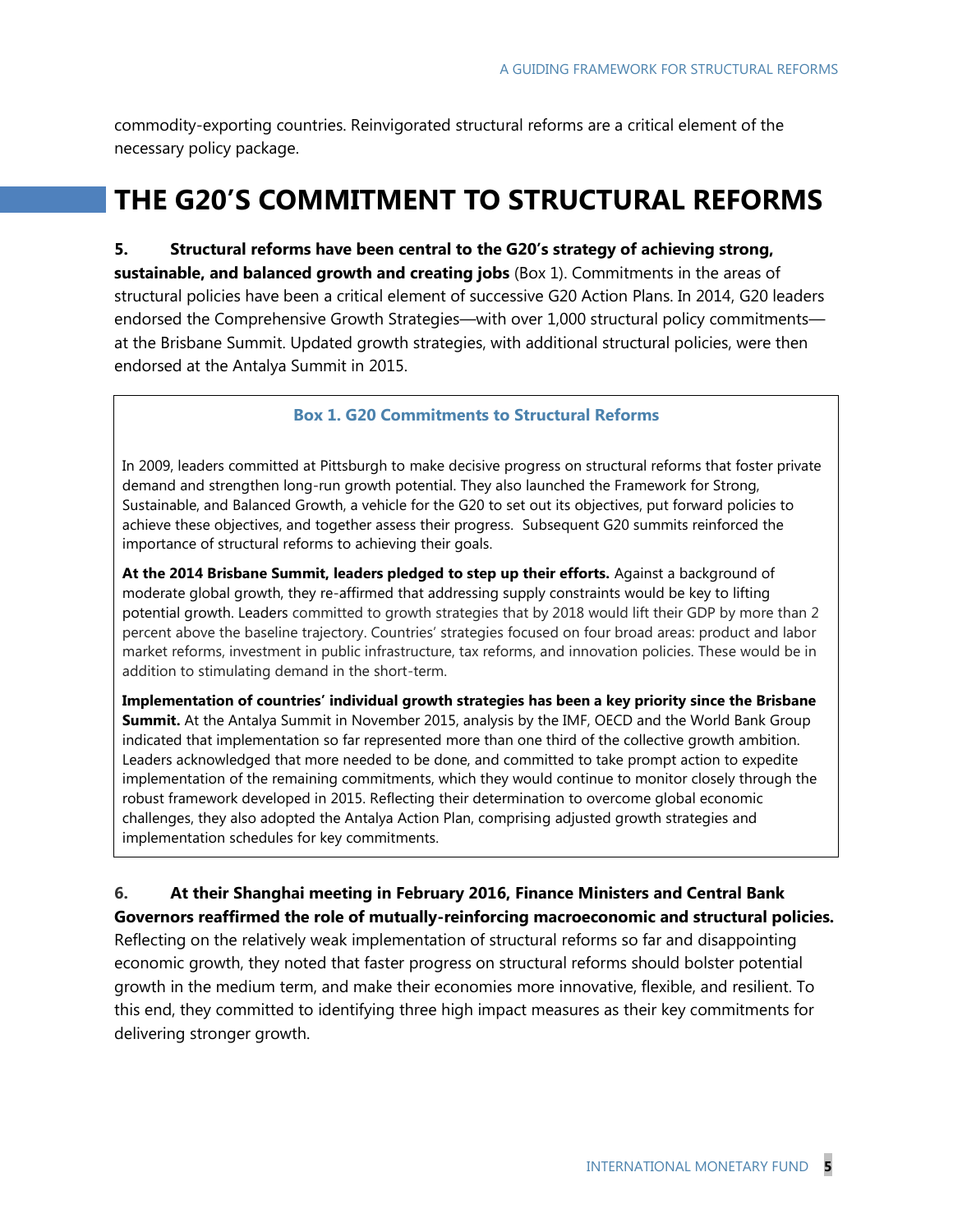# **PLACING STRUCTURAL REFORMS INTO A COMPREHENSIVE POLICY CONTEXT**

**7. Structural reforms should be considered within the broader macroeconomic context to maximize their impact within the larger growth-enhancing strategy.** Specifically, the design of structural reforms should take into account their short-term impact on demand. While some types of reforms tend to support short-term growth, others do not, possibly adding to a shortfall in domestic demand. This could further weaken potential output due to hysteresis effects, which, in turn, can depress expected future income and firms' profitability, thereby reducing consumption and investment today. Mutually reinforcing demand and supply policy actions are therefore essential to address these near and medium term challenges.

## **A. Demand Policies also Affect Supply**

**8. While structural reforms are key to lifting output in the medium and long term, demand side polices can mitigate hysteresis effects**. Monetary policy should remain accommodative where inflation is too low relative to central bank targets. In addition, where fiscal space is available, fiscal stimulus should be implemented, focusing on boosting future productive capacity. By supporting demand and helping to close output gaps, fiscal support can bolster privatesector investment through accelerator effects, boost employment, and reduce long-term unemployment and skill-loss in the labor market. Investing in public infrastructure is especially helpful, as it directly lifts not only short-term output, but also long-term output and private sector productivity.<sup>2</sup> Where public debt is high or financing conditions unfavorable, commitments to credible medium-term consolidation plans can create policy space. And where fiscal consolidation is necessary, it should remain growth-friendly, fostering innovation and productivity while protecting the most vulnerable.

## **B. Structural Reforms also Affect Demand in the Short Term**

**9. In addition to raising potential output, structural reforms can also support growth in the short term.** Structural reforms help raise potential output by increasing employment, investment, and total factor productivity over the medium term. However, structural reforms can also stimulate consumption and investment today, either directly or by improving expectations about future income and corporate profitability. For example, product market reforms aimed at reducing barriers to firm entry—for instance, in certain network industries, or in retail trade and professional services—can boost private investment and hiring as new firms expand. Similarly, reforms that entail fiscal spending—including those that raise infrastructure investment, reduce labor tax wedges, or increase public expenditure on active labor market policies—would directly

 $\overline{a}$ 

<sup>2</sup> *World Economic Outlook*, October 2014, Chapter 3.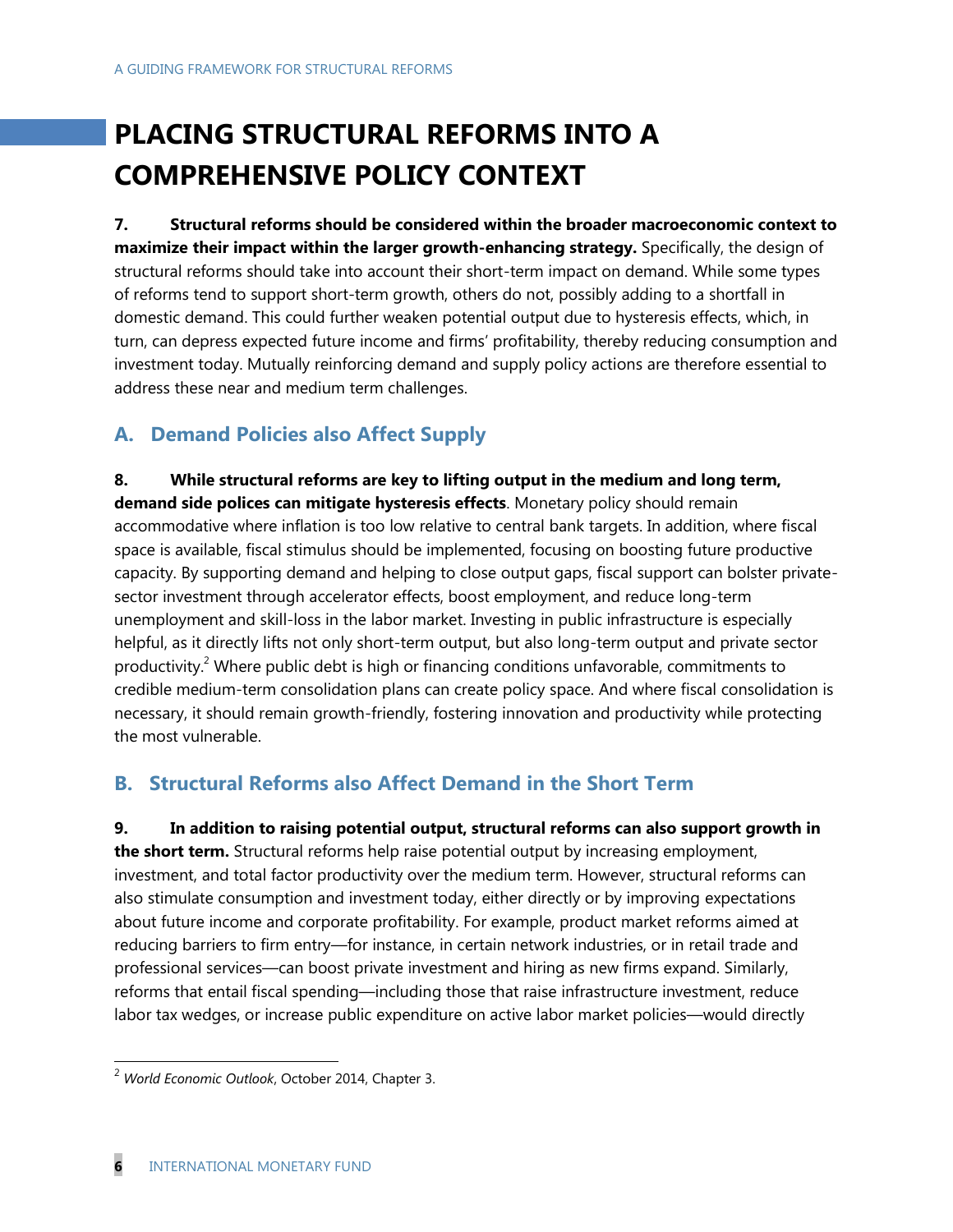boost output and employment in the short term. While such measures are effective when implemented in a budget-neutral way (for example, as part of broad reforms of tax and spending policies) their short-term impact will be amplified if they are accompanied by a fiscal stimulus on net.

## **C. Interaction between Structural Reforms and Demand Policies**

**10. Structural reforms can make demand policies more effective.** An important example is structural reforms that address imperfections in the financial sector. In addition, reforms that increase the responsiveness of wages and prices to business conditions can promote microeconomic efficiency while enhancing economic resilience, by strengthening the ability of macroeconomic policies to smooth economies' response to shocks.

**11. However, some reforms entail transitory costs, especially when macroeconomic conditions are weak**. For example, new IMF analysis suggests that looser employment-protection legislation may increase unemployment in the short term when current and expected future growth are low—while the incentives for incumbent firms to recruit are increased given looser employment protection, firms' willingness to recruit, and of new firms to enter the market, are reduced given the economic climate. Furthermore, some structural reforms may result in slower wage and price growth, which could lower expected inflation and can increase the real interest rate, especially where monetary policy is operating at the zero lower bound.

**12. This suggests that demand policies can play a critical role in enhancing the benefits of structural reforms**. While the rationale for structural reforms does not depend on the availability of demand policies, in some cases, demand policies can help bring forward the long-term gains of structural reforms. In other cases, they may alleviate their short-run costs, particularly under weak macroeconomic conditions. Demand policies will generally involve all standard tools; however, depending on country circumstances, the availability of monetary and fiscal policy might depend on the available policy space. Specifically, there are two inter-related, but conceptually distinct, channels through which accommodative macroeconomic policies can increase the short-term impact of structural reforms on output and employment:

 **Amplifying structural reform effects**. By improving overall business conditions, macroeconomic policy stimulus improves the incentives of firms and workers to respond positively to structural reforms. For example, new IMF research finds that the employment gains from reducing excess job protection will be larger when accompanied by fiscal expansion (Figure 1, upper panel). Thus, the benefit of implementing structural reforms and demand support together exceeds the sum of the benefits from implementing them separately, as firms are more willing to recruit new employees (and retain those already employed). Likewise, workers may be less likely to reduce their consumption in response to a cut in unemployment benefits when there is fiscal stimulus. There is also some tentative evidence that fiscal policy support accelerates the entry of new firms when entry barriers are lowered.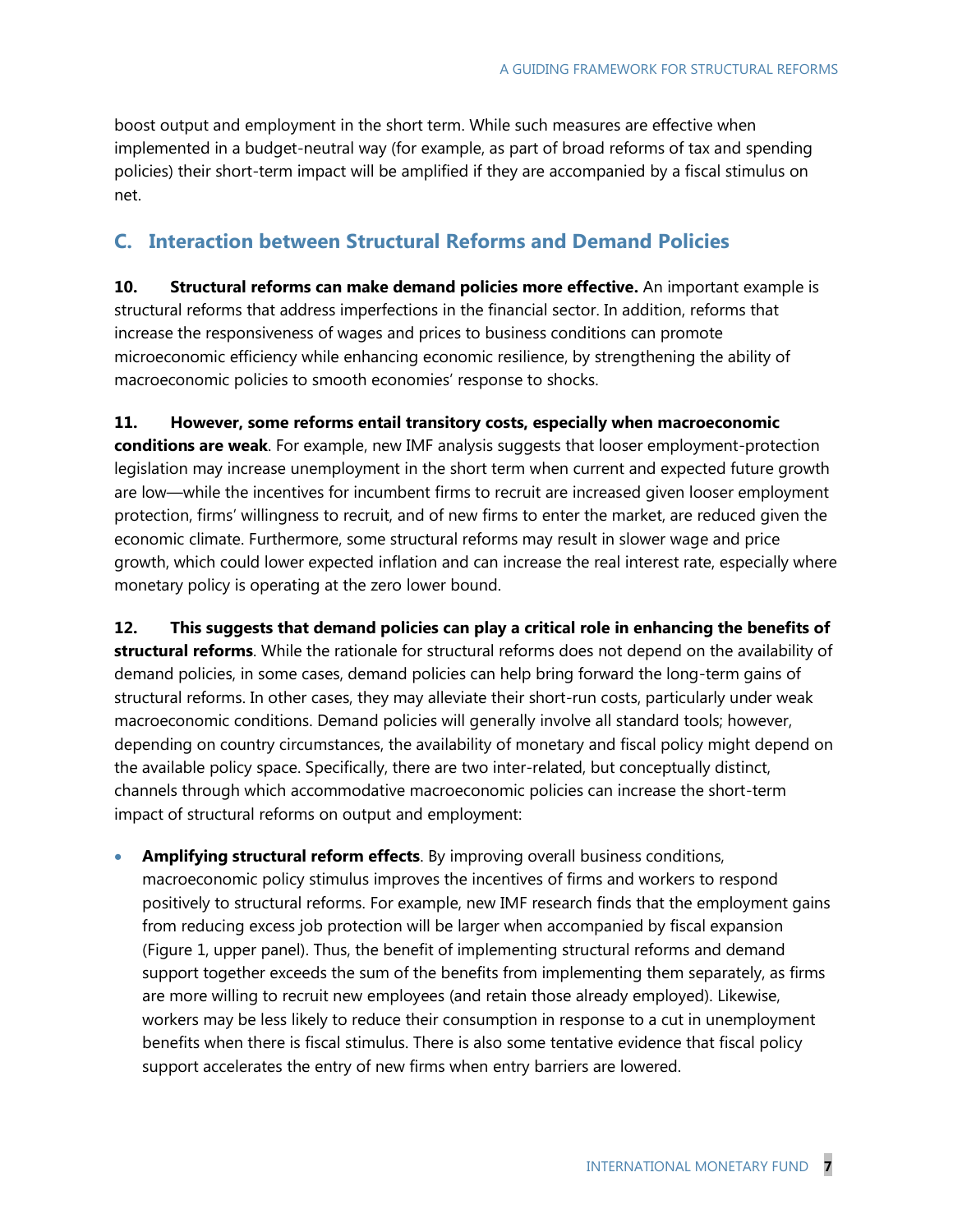#### A GUIDING FRAMEWORK FOR STRUCTURAL REFORMS

**Larger payoffs for structural reforms that entail additional fiscal support.** New IMF research suggests that reforms such as reductions in labor tax wedges and increases in public spending on active labor market policies have larger positive effects during periods of low growth and when not accompanied by offsetting spending cuts or tax increases (Figure 1, lower panel). This is because such reforms entail a fiscal multiplier effect, which in general tends to be larger in bad times, when output gaps are large.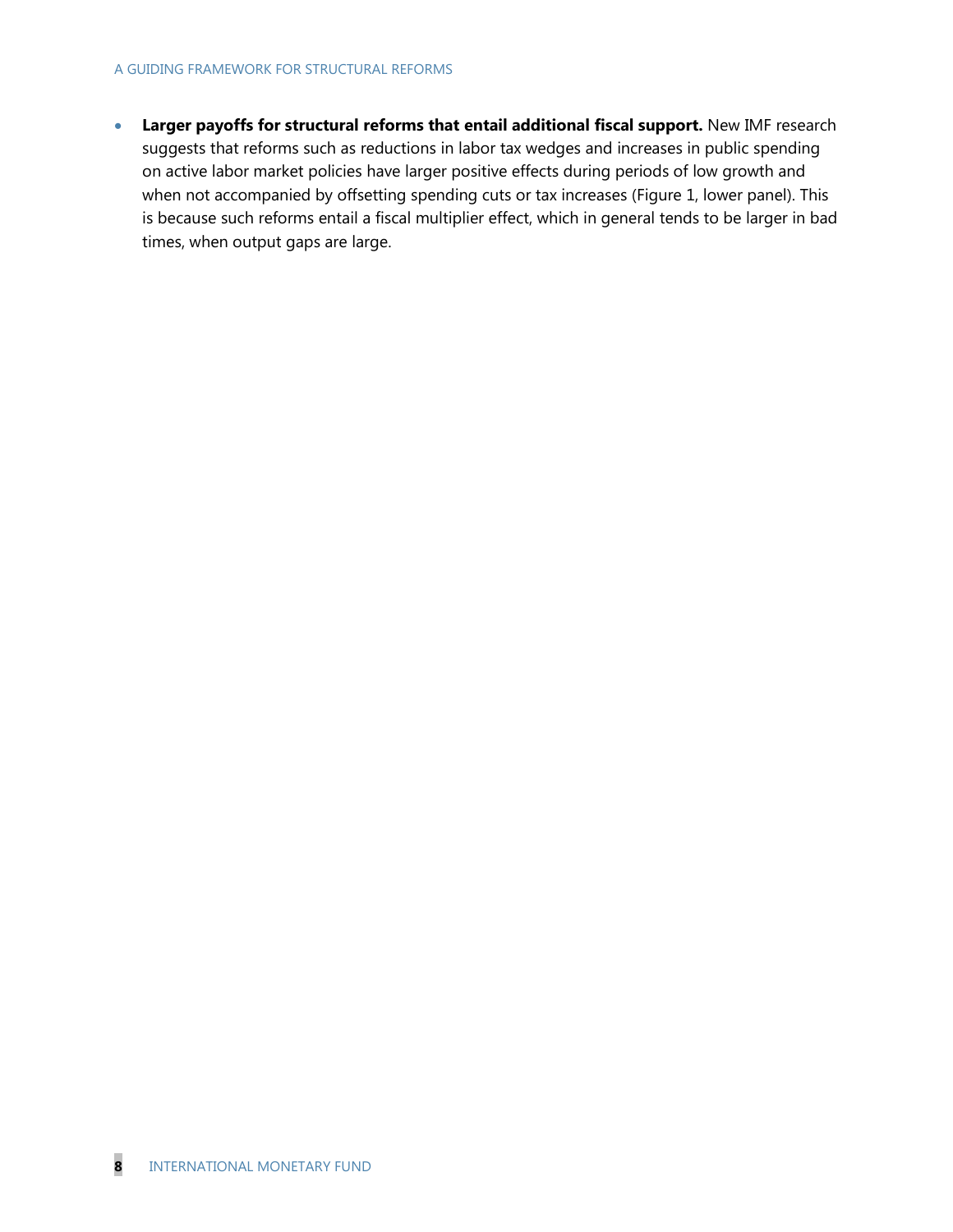

one percentage point change in the labor tax wedge (lower two charts), respectively. Solid blue lines denote the estimated response to the shock, and dashed blue lines denote 90 percent confidence intervals. The solid red line shows the unconditional result, i.e. the average estimated impact across fiscal and growth regimes, respectively. Both the fiscal regime (fiscal expansion vs. contraction) and the growth regime (high vs. low growth) are defined using a smooth transition function as in Auerbach and Gorodnichenko (2012):  $F(z_{it}) = \frac{e}{\sqrt{2}}$  $\frac{\exp(-\gamma z_{it})}{1+\exp(-\gamma z_{it})}$ ,  $\gamma > 0$ , in which z is an indicator of the stance of fiscal policy or the state of the economy normalized to have zero mean and unit variance. The indicator of the stance of fiscal policy is a government consumption shock, identified as the forecast error of government consumption expenditure relative to GDP (see e.g., Auerbach and Gorodnichenko 2012 and 2013; Abiad, Furceri and Topalova 2015). The indicator of the state of the economy is GDP growth. The charts show estimated impulse responses for hypothetical very large and very low values of the smooth transition function.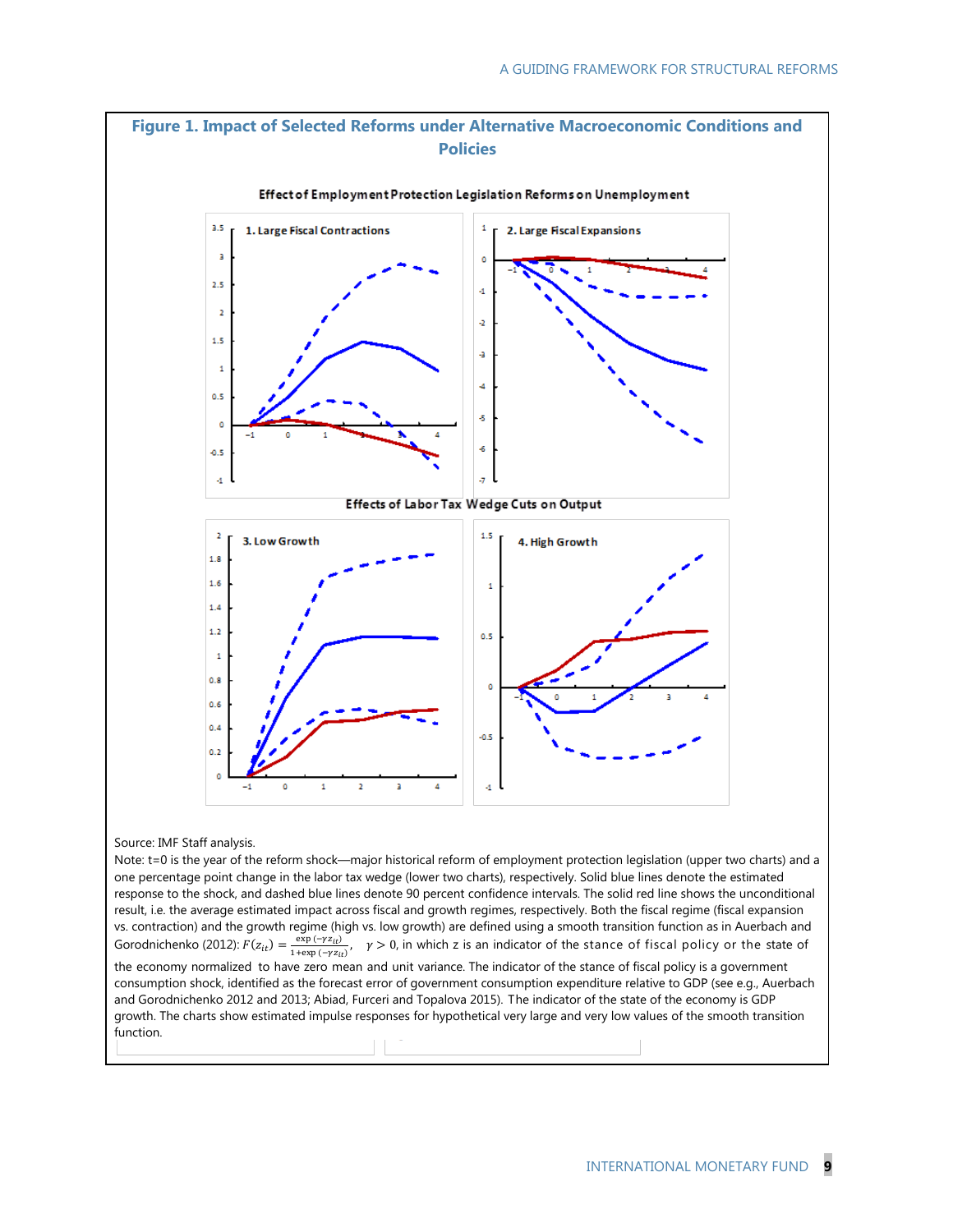# **A CONCEPTUAL FRAMEWORK FOR PRIORITIZING STRUCTURAL REFORMS**

### **13. The prioritization of reform options starts with the assessment of each country's**

**structural policy gaps**. This will generally leave policymakers with a wide array of potential reforms, drawn from the priority areas and affecting growth through total factor productivity, capital, employment, or the capacity to adjust. For example, in countries with weak or declining productivity growth relative to best-performing countries, potential reforms could be aimed at increasing competition in domestic and external markets as well as policies that promote innovation and technology diffusion. Similarly, in countries with weak employment performance, labor market reforms as well as policies to increase labor market participation of underrepresented groups could be considered. Policymakers can draw on several sources for input on where their performance gaps are largest. The assessments undertaken by the OECD in the context of its "Going for Growth" framework would be particularly useful to identify where the performance gaps may be most significant.

## **14. A crucial next step is to take into account the macroeconomic environment**. The previous discussion and ongoing analytical work undertaken by the IMF suggests a framework to help policymakers select and sequence their reform agenda, taking into account the large diversity of individual country experiences. The framework includes three macroeconomic dimensions: (i) a country's income level, (ii) its position in the economic cycle, and (iii) its resource space to finance reform.

**15. A first dimension is the country's** *income level***.** Countries should generally prioritize structural reforms in areas that have been identified as having a high pay-off for their respective level of economic and financial development. IMF research<sup>3</sup> finds that some structural reforms have the potential for large payoffs in both advanced and emerging markets—for example, infrastructure and banking sector reforms, as well as fiscal reforms aimed at strengthening tax administration and improving spending efficiency. However, the specifics can differ between different country income groupings, and the nature and effect of many other reforms can vary significantly depending on the level of economic development (Figure 2):

 For *emerging market economies,* the largest productivity payoffs are associated with reforms that improve market functioning—in particular, those that focus on business regulations, labor markets, and infrastructure. Capital market development also has the potential to deliver significant benefits, especially in countries with weak legal systems and property rights.

 3 "Structural Reforms and Macroeconomic Performance–Initial Considerations for the Fund", September 2015.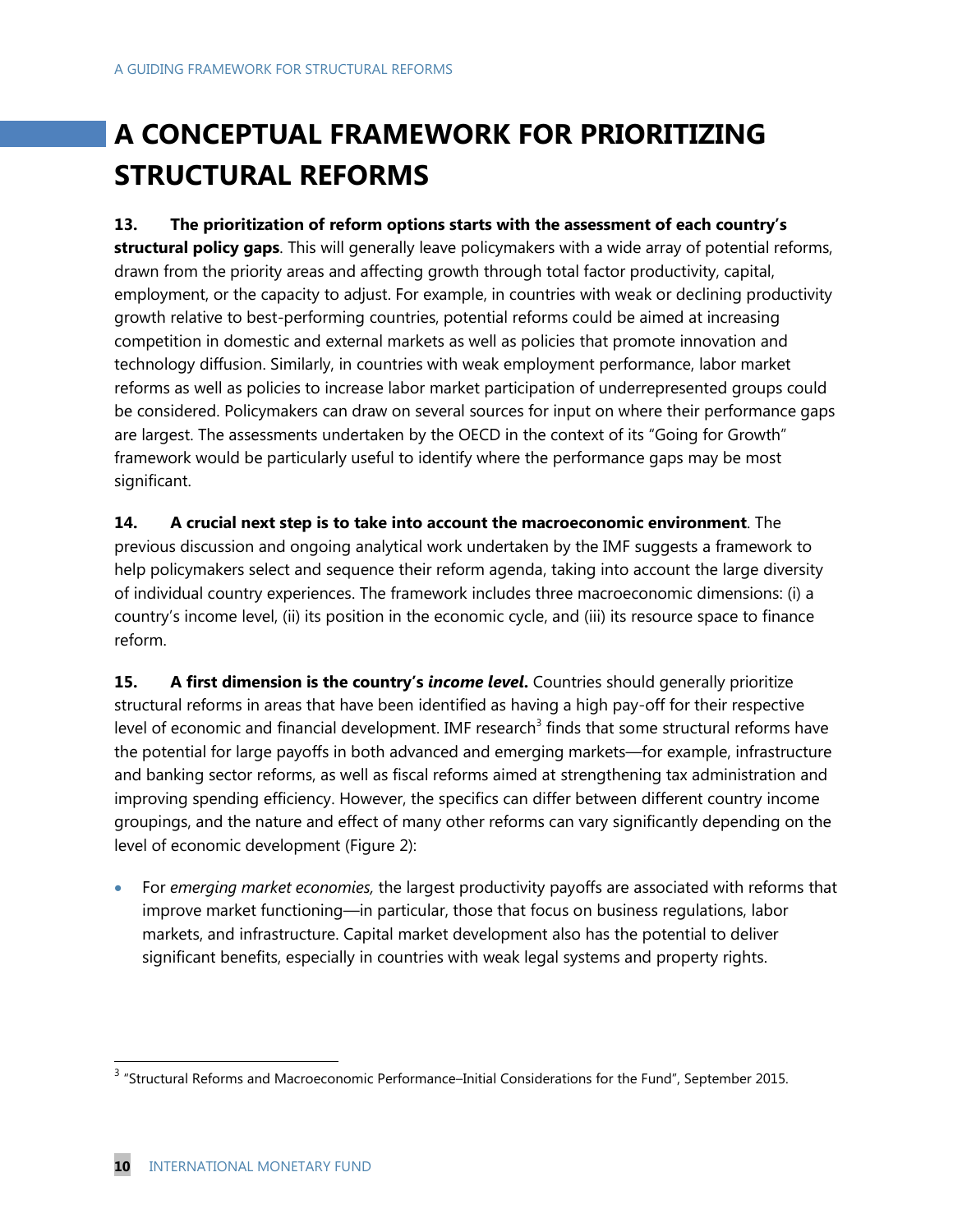For *advanced economies*, higher priority should be given to reforms geared toward supporting technological progress. Labor and product market reforms, as well as innovation, appear to have the greatest productivity payoffs, particularly for economies closest to the technology frontier.



## **16. A second dimension is the country's** *position in the economic cycle***.** The larger a country's output gap (Figure 3), the more it should prioritize structural reforms that will support growth both in the short and the longer term—for example, eliminating labor tax wedges and increasing spending on active labor market policies or infrastructure investment. Such measures also tend to have higher fiscal multipliers in times of large economic slack.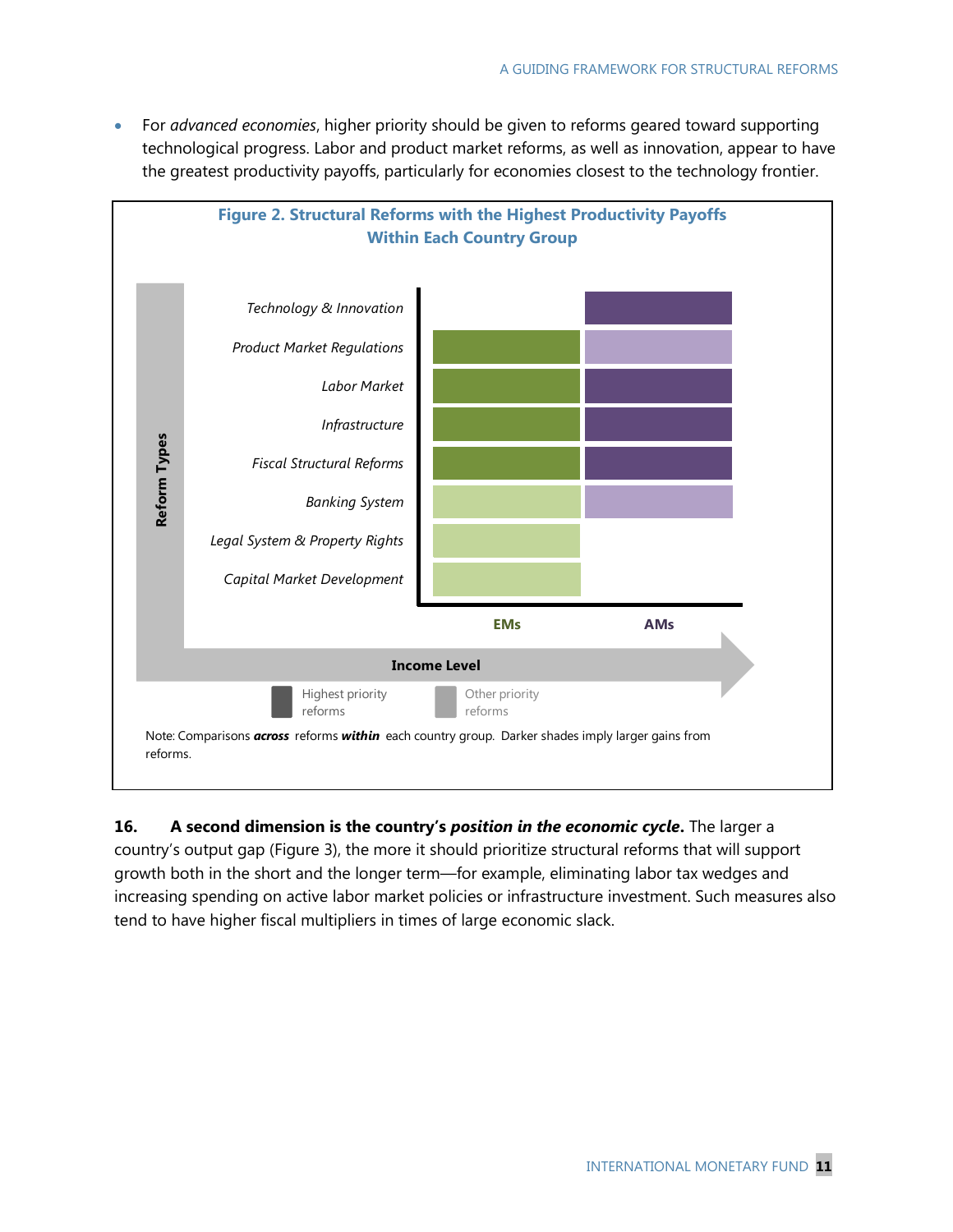

**17. A third dimension is the country's** *resource space for reform***.** A country's resource envelope will play an important role in determining whether—and if so, how—to implement certain structural reforms. Where budget constraints are binding, the sequencing of reforms might have to be adjusted to favor lower- or no-cost measures with positive demand effects of their own (e.g., reducing product market entry barriers), or budget-neutral reform packages (e.g., an increase in infrastructure spending financed by a reduction in energy subsidies). Moreover, the absence of fiscal space for demand support will make it less attractive to implement reforms with possible negative short-term growth effects, especially in times of economic slack (see below). Where such reforms are necessary and cannot be delayed, but budget constraints are binding and other macroeconomic policy tools (e.g., monetary policy) are not available, it will be important to form realistic expectations about the time required for these reforms to have a positive impact on growth.

**18. Where there are tradeoffs between growth—the core focus of the proposed framework—and other public policy objectives, policy choices will also be shaped by each country's societal preferences.** For example, a given performance gap can sometimes be addressed through alternative policy options, whose implications for other policy objectives may differ. For example, both the Anglo-Saxon and the Nordic "flexicurity" approaches have been successful in achieving high and stable employment. But they are based on different labor market policies, with different implications for inequality.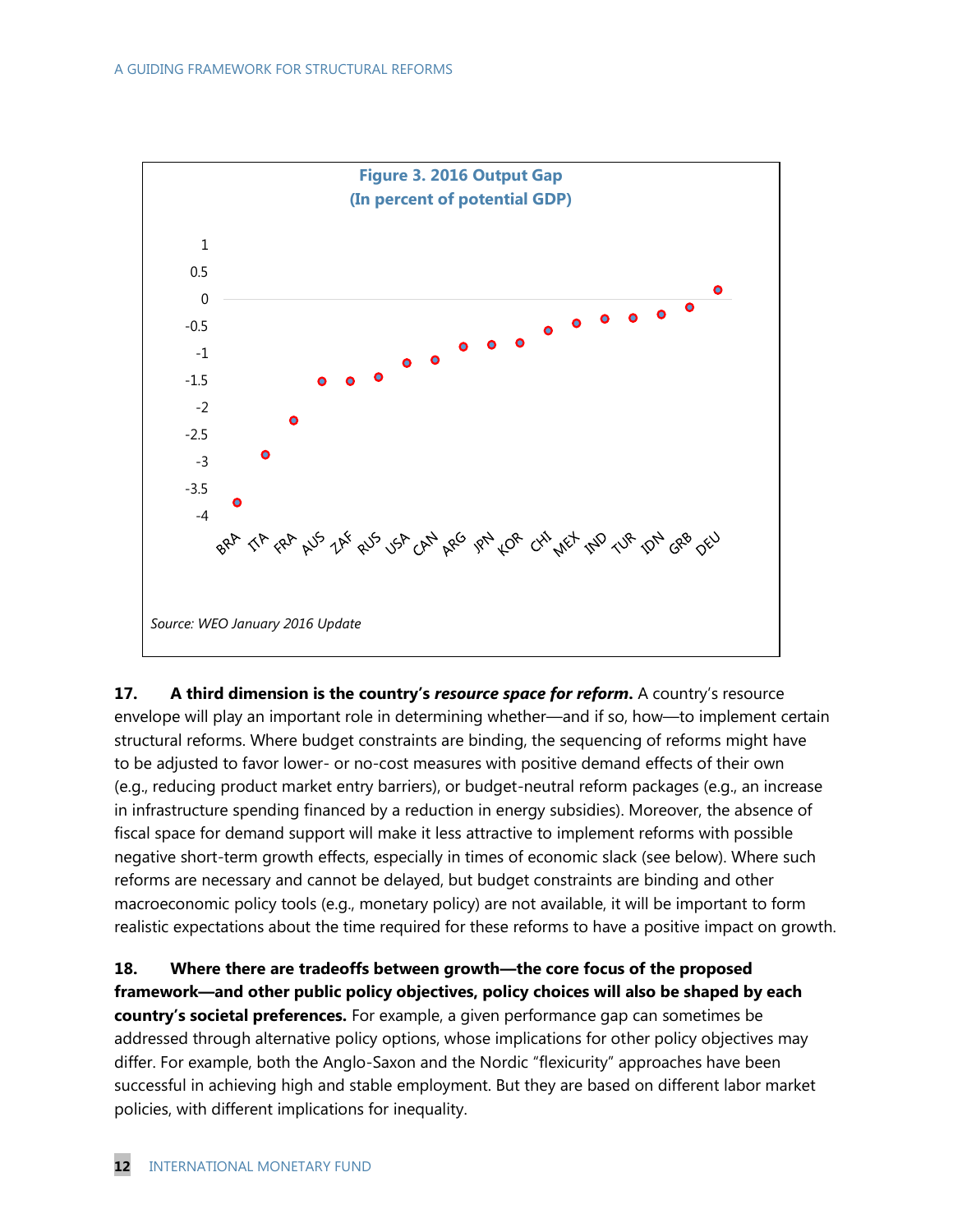# **APPLICATION OF THE CONCEPTUAL FRAMEWORK**

**19. How would the conceptual framework described above be applied?** The framework suggests that the macroeconomic circumstances of countries can differ along three key categories, including their income level (advanced or emerging economy), cyclical position (below or around/above potential), and policy space (available or limited). The examples below seek to explain how the framework might be applied, in principle, in the following cases: (i) an advanced economy with some policy space and output around potential; (ii) an advanced economy with little policy space and output below potential; and (iii) an emerging economy with little policy space and output below potential.

*Example 1: Advanced economy with some policy space and output around potential* 

**20. Advanced economies with some policy space and output around potential may prioritize reforms based on their long-term pay-offs.** In turn, these pay-offs will be countryspecific and will depend both on the relative importance of each potential area for growth in general (e.g., product market regulations vs. infrastructure) and the country's scope for reform in each area (e.g., whether the country's policy settings are more distant from best practice in the area of product market regulation or in infrastructure). For example, countries that suffer a productivity gap and at the same time have comparatively low R&D spending, stringent product market regulation in services, tight employment protection legislation and/or an infrastructure shortfall, may consider reforms in these areas, prioritizing those that can deliver the largest output gains over the medium term.

#### *Example 2: Advanced economy with little policy space and output below potential*

**21. Advanced economies with limited budgetary room and output below potential may prioritize reforms that do not only yield large long-term pay-offs but also deliver short-term gains and/or can be implemented in a budget-neutral fashion**. Product market deregulation (e.g., reductions in barriers to entry in some service sectors) can be a prime candidate in this situation: it can raise investment, employment and output already in the short-term, and does not generally involve upfront fiscal costs. Tax simplification and broadening measures can reduce inefficiencies, generating revenues to finance other high pay-off (but costly) reforms such as tax reductions or increased spending on active labor market policies, childcare facilities, infrastructure or education. Well-designed pension reform can also free up fiscal space without harming the economy in the near term—unlike, for example, unemployment benefit or employment protection legislation reforms which can entail short-term costs if carried out under weak macroeconomic conditions and without demand policy support.

*Example 3: Emerging economy with little policy space and output below potential*

### **22. Emerging market economies with limited policy space and output below potential may also prioritize reforms that do not only yield large long-term pay-offs but also deliver short-**